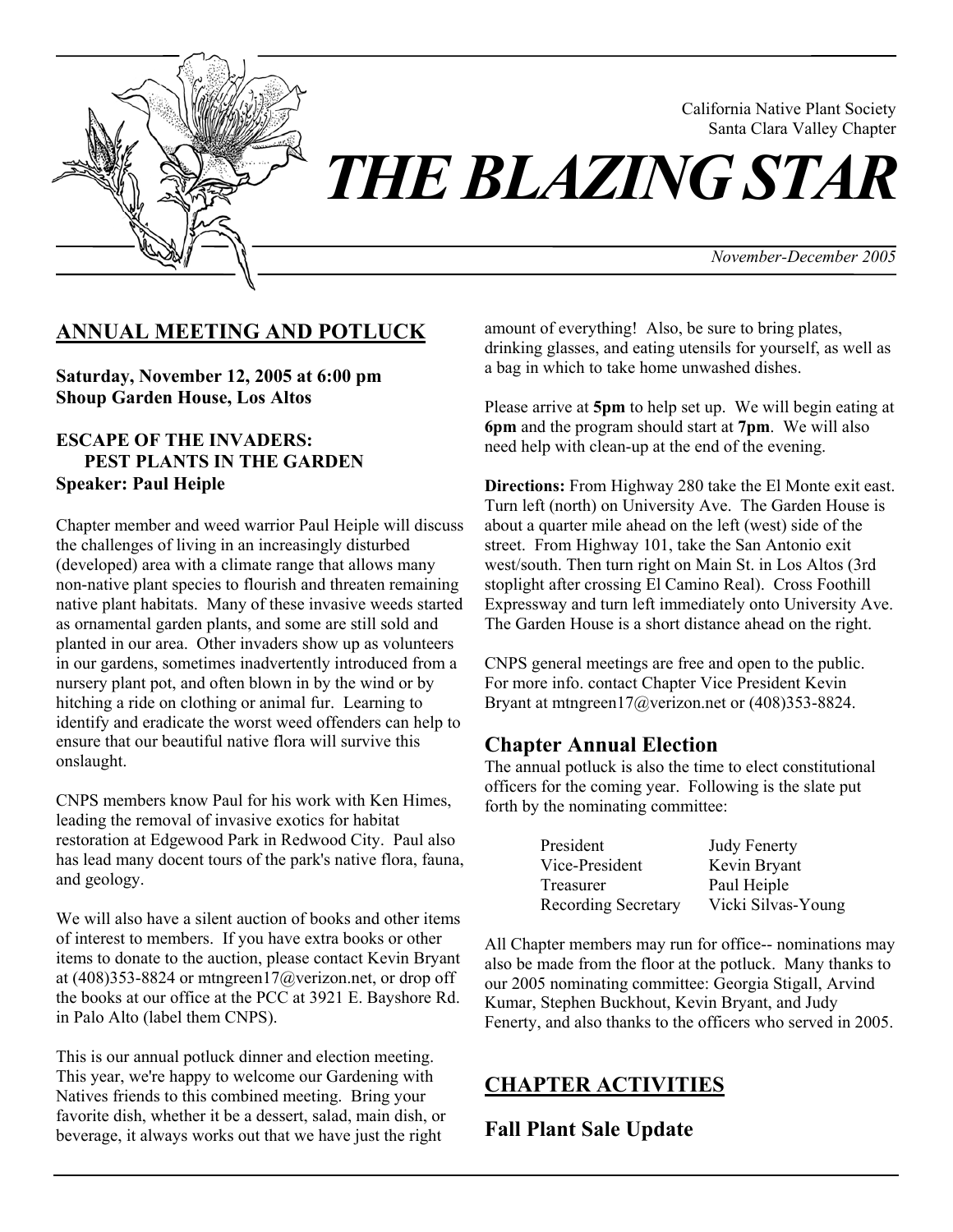Once again, with the help of our many dedicated volunteers (and in spite of a little rain the night before and even a few sprinkles just after the sale opened), we had a very successful Fall Native Plant Sale. Thank you to everyone who helped at the sale and before the sale!

Our Spring Plant Sale will be held on **Saturday, May 6, 2006**, at Hidden Villa. Please note: the hours for the spring sale will be from 10am to 3pm. We encourage you to come and help – there are lots of ways to join in this effort. See the article below for information about helping at the nursery to grow the plants we sell, and watch future issues of the *Blazing Star* for the many ways that you can volunteer to help in the Spring Plant Sale.

# **Native Plant Nursery Plans Expansion**

Good news for the native plants at the nursery! After almost a year we now have permission to expand the nursery at Hidden Villa. We will be adding about 600 square feet to the end of the nursery for the stock plants so that they can have some sun. These plants are the specimens that we use for propagating some of our sale plants. They have been languishing in the shade for years and should grow better in some sun.

If you are willing to help work on this please let Jean and Ray hear from you soon (see contact info below). We want to start planning and building before winter. We need help on an irrigation plan and installation, putting up deer fencing and laying floor material. After that we will cut a hole in the existing fence for a door, and move the stock plants into the new space. This will allow two of the existing tables and another aisle for our plant sales. Hopefully the stock plants will love it too.

Even as we expand our nursery, we will continue our usual native plant nursery work sessions, which take place every **Wednesday** from **noon to 3pm**. Bring garden gloves, sunhat, clippers, and your lunch if you like. Other tools will be provided at the nursery. Knowledge of plants is not necessary: your willingness to help is all that's required.

If you missed out on the sale, plants can still be purchased at the nursery on Wednesdays until December 7 (checks only please). For more information, contact Jean Struthers at (650)941-2586 or JeanStruthers@aol.com; or Ray Deutsch at  $(650)365-6136$  or henrymarsh $@$ yahoo.com.

**Directions**: Hidden Villa is located on Moody Road west of Foothill College. From Hwy 280 in Los Altos Hills, take the Moody Road exit and head west. Two miles west of Foothill College, look for the Hidden Villa sign and

driveway on the left. Proceed over the bridge, and park in the visitor center parking lot to your right. The Native Plant Nursery is at the greenhouse just beyond the visitor center.

# **Gardening with Natives**

Gardening with Natives meets monthly and includes a mix of seasoned native plant gardeners as well as beginners. Newcomers are always welcome. Our **November** meeting is combined with the Chapter potluck and talk by Paul Heiple on Pest Plants in the Garden on Saturday, Nov 12, in Los Altos. See page 1 for complete details. All GWN members are invited to attend.

In **December**, GWN will take its annual break, and there will be **no meeting** that month. For native plant gardeners, this is the busiest month, when many plants need to be cut back, divided, and planted. Meetings will resume in January 2006.

You can contact the GWN Steering Committee at GardeningWithNatives@yahoo.com or call Arvind Kumar at (408)274-6965, to be added to the GWN newsletter email list, provide input, or receive more information.

## **Progress at Native Hill**

Native Hill at Foothill College is now starting to show the benefits of our hard work. Weeds have been successfully abated at several key locations, which are now mulched and are awaiting the fall rains, when California poppy seeds will be sown. The key locations are sites with high public visibility along the road and walkways.

With the coming rains we also plan on planting some perennials to complement our annual display of poppies and Clarkia. We also plan on having a bunchgrass habitat along one of our slopes to highlight the diversity and form of our native grasses, which will be interplanted with blueeyed grass, yarrow and lupines.

If you would like to volunteer at the garden or be added to the email list to be notified of upcoming workdays, contact Phil Higgins at phidor@juno.com or (650)941-4752.

## **Keying with Natives**

Join us on the last **Friday** of every month, from **6:30pm - 8:30pm,** in a fun gathering to meet with other native plant enthusiasts to sharpen your keying skills. We meet at the PCC building in Palo Alto. The next meetings will be **October 28, November 18,** and **December 16**. (Note that the November and December meetings are on the third Friday of the month.)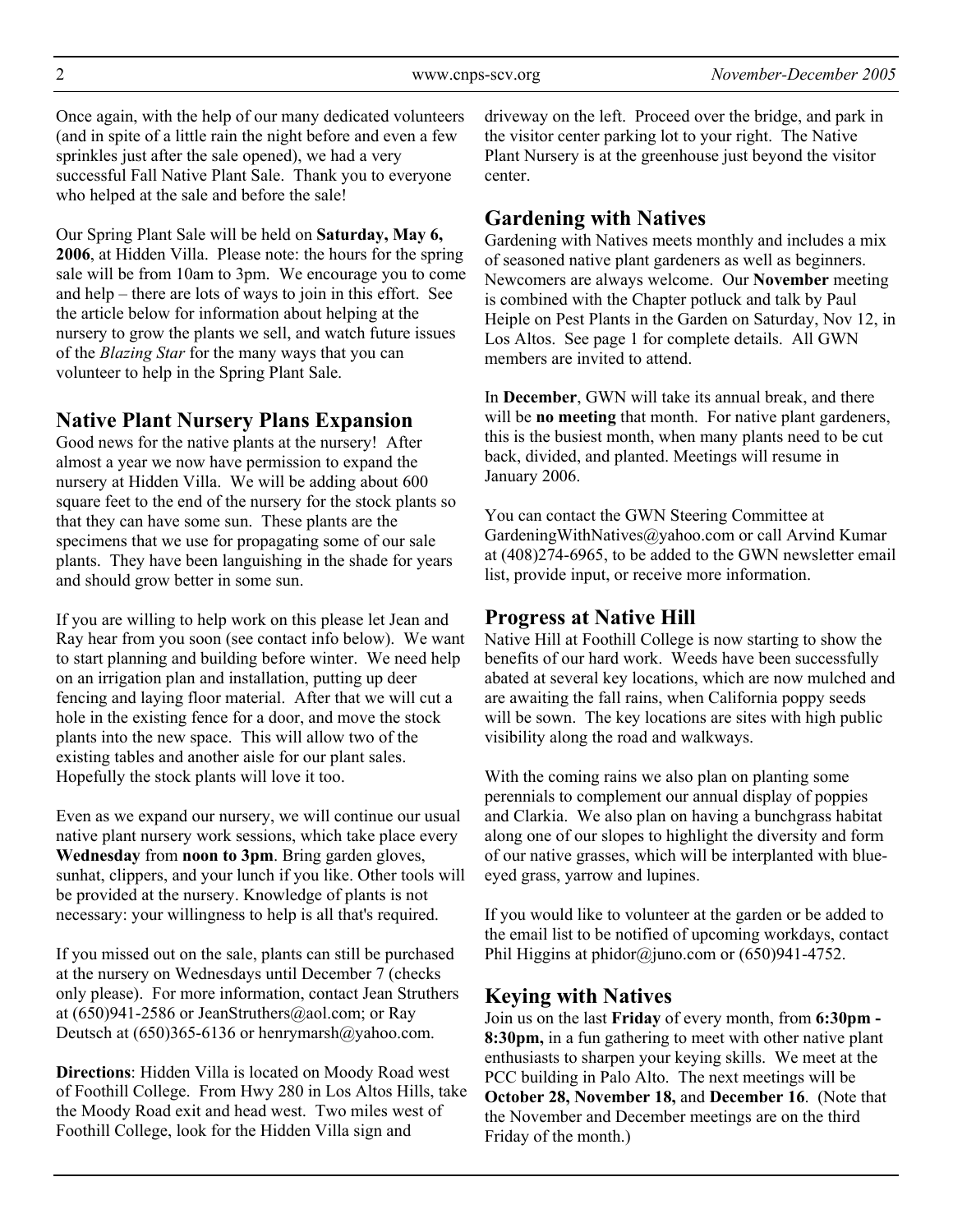**Directions to the PCC:** The PCC (Peninsula Conservation **Conservation Committee** Center) is located at 3921 E. Bayshore Road in Palo Alto. From Highway 101, take the "San Antonio North" exit, get immediately into the left-hand turn lane, and turn onto East Bayshore. This will curve around to the left, then right. Turn right on Corporation Way. Then turn into the first driveway on your left, which leads to the PCC parking lot.

### **Photo Group**

Please join us for the monthly meeting of the Chapter Photography Group in November as we wrap up our year. Photo Chair Jerry Welch will be showing color and black & white images from a recent trip to the White Mountains and Bristlecone Pines. Everyone else is invited to bring in your best images from the year as a celebration of a great year of photography!

The meeting will be **Monday, November 21 from 7-9pm** at the PCC. Seasonal goodies will be provided. There will be **no December** meeting. For more information contact Jerry Welch at (408)353-8352 or jdwelch@yahoo.com.

### **Habitat Restoration at Edgewood Park**

Join Ken Himes to help remove invasive exotic plants and protect Edgewood's sensitive habitats. **Friday sessions, at 8:30 am**, occur year-round. Wednesday evening sessions will resume in spring after daylight savings time begins.

For more information, including locations for the weeding sessions, call Ken at (650)591-8560 or contact John Allen at jcakwa@earthlink.net.

### **Thistle Eradicators at Foothills Park**

Jean Olmsted reports that the Thistle Eradicators team is alive and well. Lately they have been working on French broom since the yellow star-thistle has pretty much gone to seed by now. As a result of their past efforts, this summer's workload has been light.

But once the rains come, they will have much to do! Then the broom is easier to pull out, and the Italian thistle will be plentiful. The team's primary goal is to maintain the areas they have already cleared. Then each year they are able to add a small area more to the cleared areas.

Everyone is welcome to help weeding! The group meets at **9am every Sunday morning** in the Orchard Glen parking area of Foothills Park, or at the Page Mill/280 Park and Ride lot. Non-Palo Alto residents enter as the team's guests. For meeting location, please call Jean Olmsted at  $(650)493-3468$  or send an email message to jwo@svpal.org to get on the notice list.

Chapter members have been working on conservation issues throughout San Mateo and Santa Clara County, and a conservation committee meeting was recently held to exchange information and plan future activities. Current issues include: comments on Environmental Impact Reports for projects in San Carlos, Los Gatos, and Woodside; the Santa Clara County HCP/NCCP process; invasives control (particularly *Phragmites*); High Speed Rail; oak woodlands protection; proposed logging near Lexington Reservoir; and the federal Endangered Species Act changes.

If you would like to get involved, our next meeting will be **Wednesday, November 9th at 6pm** at the Peninsula Conservation Center. We'll supply pizza! For more information contact Kevin Bryant at mtngreen17@verizon.net or (408)353-8824.



**Toyon** ©2005 Ann Miller

Toyon (*Heteromeles arbutifolia*) lights up the winter landscape with its gorgeous displays of bright red berries. An evergreen shrub to 8 feet, it has dark green foliage that is attractive throughout the year. The white flowers of spring turn into green berries in summer, maturing to red in winter and attracting flocks of birds. This hardy shrub is found throughout California, and is a carefree plant in the garden, tolerating a wide variety of soils, exposures, and watering regimes. Toyon is a native alternative to cotoneaster and pyracantha. - *Arvind Kumar*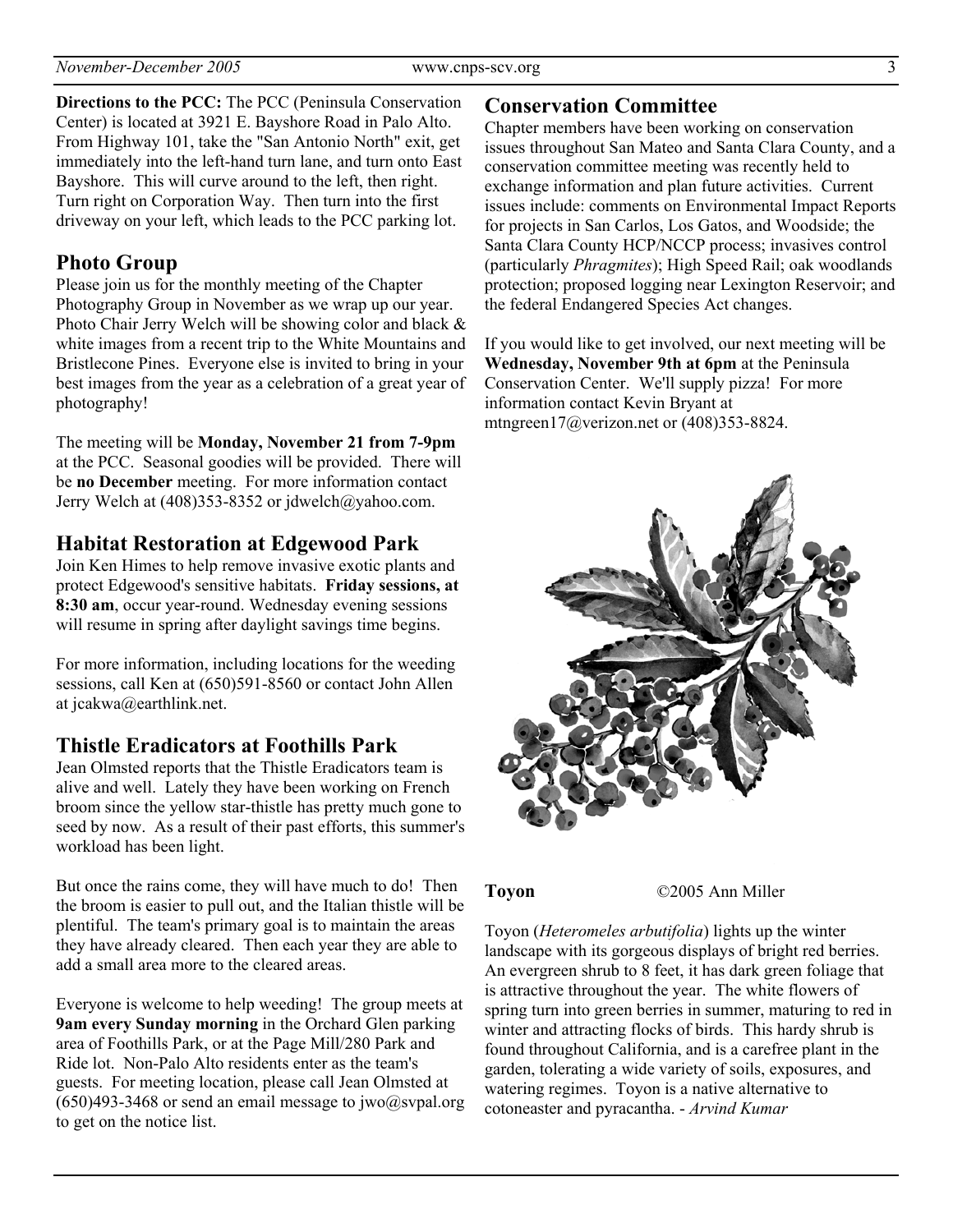# **ENDANGERED SPECIES PROTECTION UNDER THREAT**

*By Don Mayall, Chapter Rare Plants Coordinator- South* 

On September 29 the US House of Representatives passed, 229 to 193, a bill which many environmentalists say will gut the Endangered Species Act. For 32 years the Endangered Species Act has been a safety net for plants and wildlife on the brink of extinction. It has been successful in preventing the extinction of the American Bald Eagle, and in fact, the act has saved 99 percent of its listed species. It was instrumental in gaining protection for rare species at Edgewood Park and provides the basis for protecting the serpentine habitat at Coyote Ridge and elsewhere in our chapter area.

Under the bill which passed the house last month, the process for listing endangered species would become more difficult. It opens up a number of loopholes for developers, oil, timber, and mining companies. It allows federal agencies to avoid their responsibility to protect endangered species. Most significantly, it eliminates the current system of designating "critical habitat," areas considered essential to a species' survival. In our chapter area we have critical habitat areas in San Mateo and Santa Clara Counties designated for the protection of the Bay checkerspot butterfly and other serpentine endemics, as well as for the red-legged frog.

The House bill now goes to the US Senate. The indications are that there is a small margin of time for supporters of continued protection for endangered species to express our views to our senators, Diane Feinstein and Barbara Boxer. I urge Chapter members to do so. The campaign for support of endangered species is being undertaken by several groups of environmentalists. Working for our Chapter and CNPS as a whole is Emily Roberson of the Native Plant Protection Coalition. She is coordinating information on the current legislative attack on the Endangered Species Act and gaining support from our local county boards of supervisors to pass resolutions for protecting endangered species.

Her website is **www.plantsocieties.org**. Other sources of information include the Endangered Species Coalition **www.stopextinction.org** and Defenders of Wildlife **www.saveesa.org**.

For more information, contact Don Mayall at seleve@ix.netcom.com or (650)856-7579.

# **PRESIDENT'S MESSAGE: Volunteer Recognition**

*By Judy Fenerty, Chapter President* 

The CNPS Chapter Council meets four times a year around the state, and the Santa Clara Valley Chapter has had very good representation at the last few meetings. Several of our Chapter members, including Peigi Duvall, Don Mayall, Georgia Stigall, and Janet Gomez have been participating in state-wide activities. State meetings are wonderful opportunities to share ideas and learn about exciting new approaches to native plant issues.

After these meetings (including the most recent one held in September in San Clemente), I often think that we should do more to recognize the volunteers in our wonderful Chapter. At the last meeting, two new CNPS Fellows were introduced, and other dedicated volunteers were honored through the state Volunteer Recognition Program. It would be wonderful to recognize more of our Chapter volunteers through these programs, and I know there are many deserving candidates.

**CNPS Fellows:** Three Santa Clara Valley Chapter members have become CNPS Fellows: Carl Sharsmith (1974), Gerda Isenberg (1980), and Sally Casey (1997). Fellows are individuals who have made an outstanding contribution to the organization's success and to the appreciation and conservation of native flora.

**State Volunteer Recognition:** Members honored under this program are tireless volunteers working "in the trenches," as well as agency personnel, legislators, and rare plant activists. Our most recent chapter member so honored was Arvind Kumar, Publicity Chair.

If you know of people that you've worked with at CNPS that you feel deserve to be recognized, I would be interested in forwarding nominations to the state committees overseeing these awards. In addition, several Chapter Board members are brainstorming volunteer appreciation ideas for all of our participating members. Please let me know if you have ideas, or if you'd like to help out. You guys all deserve a big pat on the back!

# **CHAPTER FIELD TRIPS**

**Chapter field trips** are free and open to the public. They are oriented to conservation, protection and enjoyment of California native plants and wildlife, and we adhere to all rules and guidelines for the lands on which we are visiting.